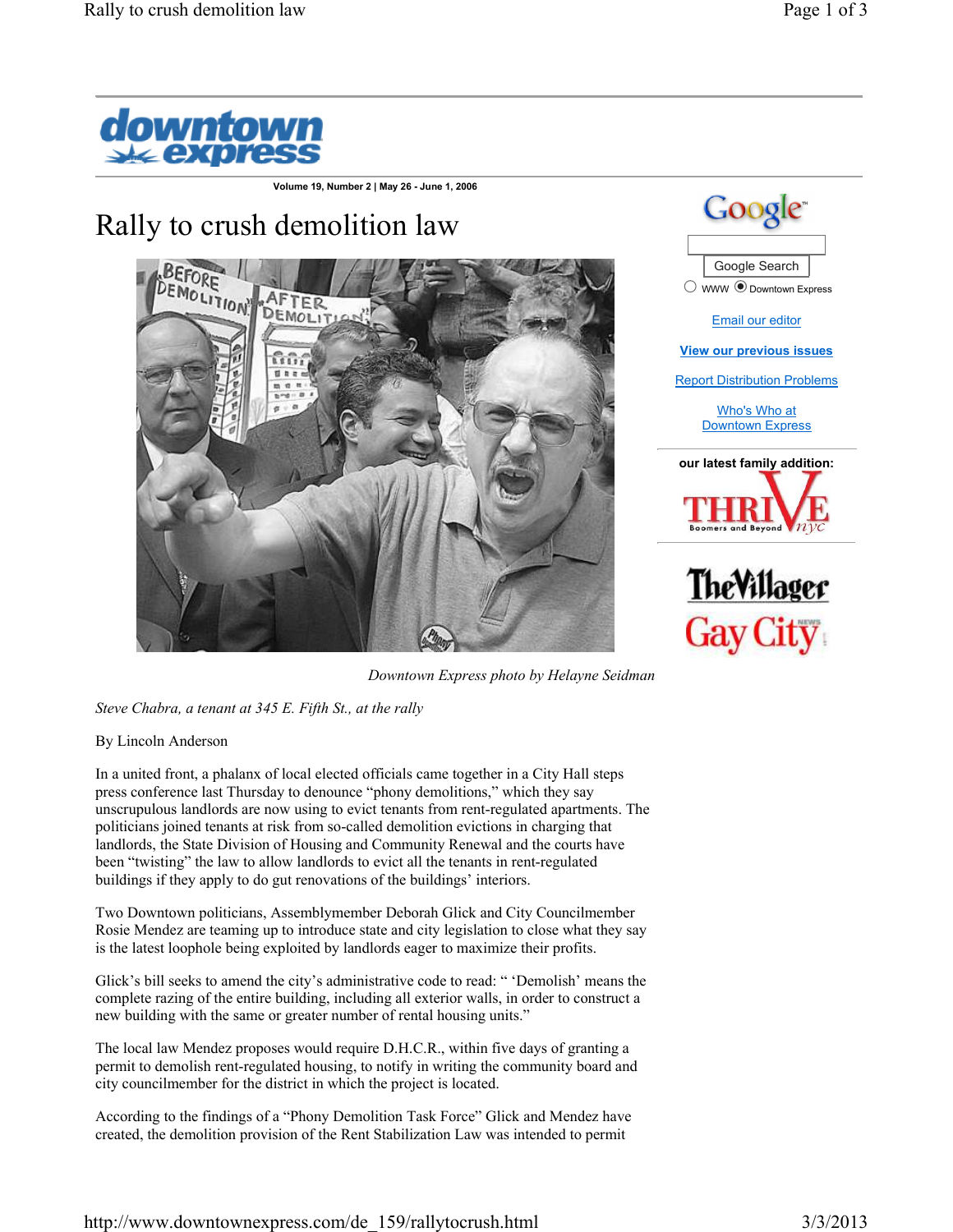owners to remove tenants in order to demolish old, dilapidated single-room-occupancy apartments or loft buildings and replace them with new housing. But in today's hot real estate market, they say, landlords are using demolitions to evict tenants from structurally safe buildings to turn them into luxury housing or extended-stay hotels.

"This just goes really to the housing crisis that we're seeing," Mendez said. "It goes to the change in the rent laws that we saw to allow deregulation. Now they're trying massive demolition. Now they found a loophole in the law and they're using it. It's a big issue."

"Over the 16 years I've been in office, I've seen a variety of tactics used to harass or evict tenants out of their homes," Glick said. Owner-occupancy eviction is another of these tactics, she said.

Under owner-occupancy eviction, a landlord applies to take over entire multiunit buildings, allegedly for his own personal or family use. This was attempted at 47 E. Third St., but tenants on March 6 won a ruling in State Supreme Court blocking landlords Alistair and Catherine Economakis from evicting them. The Economakises have said they plan to appeal.

While the 47 E. Third St. ruling is giving tenants hope, landlords have been encouraged to discover that D.H.C.R. in some cases doesn't even require hearings for demolition-eviction applications, lopping years off the process and allowing landlords to fast-track the gut renovations and evictions.

Steve Chabra, one of four remaining tenants at 345 E. Fifth St., told how Steve Croman, under demolition eviction, has been trying to clear the building in hopes of turning 14 rentregulated apartments into seven luxury apartments, while adding a penthouse and duplex.

"And we tenants, we're forced to hire a lawyer to navigate the loopholes of D.H.C.R.," Chabra said. "All because Mr. Croman wants to destroy affordable housing. Strong-arm tactics, the disruptive work, then claiming whole buildings for personal use, now phony demolitions," Chabra said, listing the various ways landlords have tried to deregulate New York City apartments by forcing tenants out. "And tomorrow, who knows what's next?"

The 345 E. Fifth St. tenants have found help in Good Old Lower East Side, the tenant advocacy group, which has been organizing them.

The demolition task force — consisting of 20 elected officials, 10 housing advocacy groups and several tenants — has identified roughly a dozen "phony demolitions" and is investigating the validity of dozens of others.

Among other buildings that have been threatened by "phony demolition" are 131 Duane St. in Tribeca, 7 Dutch St. 329 W. 22nd St. in Chelsea, 450 W. 50th St. in Hell's Kitchen, 515 E. Fifth St. in the East Village and 253 Elizabeth St. in Little Italy. The last two buildings are owned by Ben Shaoul of Magnum Management. Shaoul applied for demolition for 515 E. Fifth St. shortly after purchasing it last year; but, in the face of public pressure, hasn't followed through on the application and instead is renovating the building with the few remaining tenants in place. At 253 Elizabeth St., Shaoul also applied for demolition, and the tenants received notices from D.H.C.R. telling them they'd have to leave. But Shaoul soon began construction around the four remaining tenants — without even following through on the demolition. Faced with unlivable conditions from the construction, the remaining tenants recently negotiated buyouts.

"We have to hold this city," said State Senator Martin Connor. "We don't want to end up like Paris, where the poor and working people live far outside the city and have to bear the burden to come far in to work."

Tenants facing eviction hope things will change if Eliot Spitzer wins the governorship. "In a little over 230 days, we will have a new governor," said Assemblymember Richard Gottfried. "Hopefully, we'll do a real housecleaning at D.H.C.R."